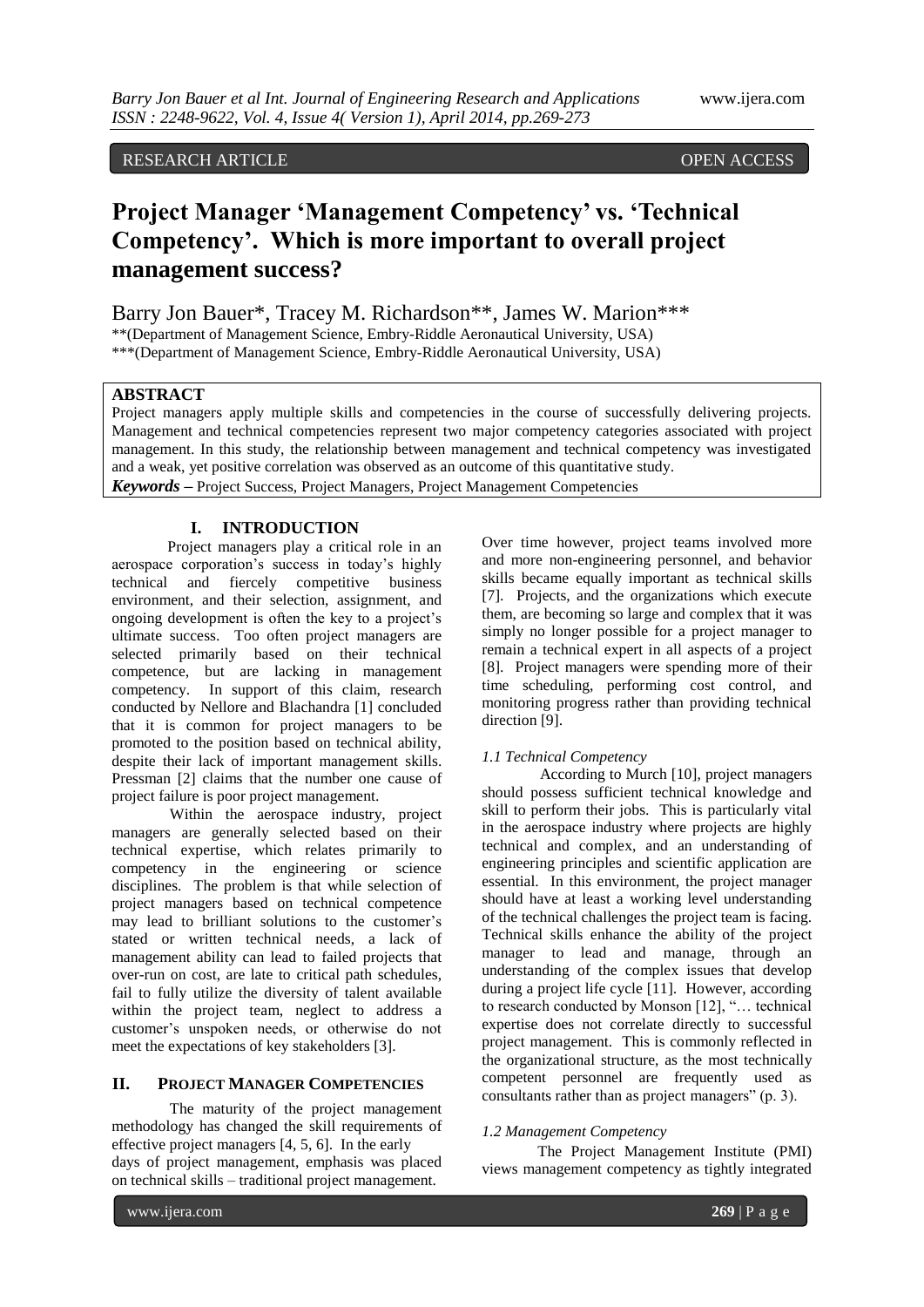within the five process groups – a set of relationships "is such that if one factor changes, at least one other factor is likely to be affected" (p. 6) [13]. The PMI view is in contrast to the classical management functions that are commonly aligned to a command and control mentality, focusing on managerial control [14]. As illustrated in Fig 1, this is a paradigm-shift change from the prevailing status quo. In the classical paradigm, functional management serves as a performance driver through the techniques of managerial control, applied through the five management functions of: planning, organizing, staffing, leading, and controlling [15, 16]. In the PMI paradigm, command and control is replaced by: leading, communicating, negotiating, problem-solving, and influencing the organization [17], all of which connote a more interactive and proactive relationship between the skill sets and the process groups that are integral to the project: initiating, planning, executing, controlling, and closing.



Figure 1: Comparison of Classical Management Functions to PMI Model

#### **III. PURPOSE OF THIS STUDY**

The purpose of this quantitative correlational study was to identify the relationship of management competency versus technical competency to project management success at a Fortune 100 aerospace corporation based in the United States. The study seeks to determine the perceived degree of importance ascribed to management versus technical competency as it influences project management success for a major aerospace corporation providing products and. As shown in Fig 2, the study considered the perceived effect of the independent variables of technical competence versus the perceived effect of management competence on the dependent variable of project management success.



Figure 2: Variables List

In the context of this study, technical competency is defined as proficiency in the engineering skill (the effective application of scientific and mathematical principles to practical ends such as design, manufacture, and operation of efficient and economical structures, machines, processes, and systems) or scientific skill (the effective application of physics, aerodynamics, thermodynamics, chemistry, astronomy, and so forth, toward investigation and analysis of the properties of matter and energy). Management competency is defined as proficiency in the key management skills promulgated by the Project Management Institute"s Guide to the Project Management Body of Knowledge (PMBOK), which include: leading, communicating, negotiating, problem solving, and influencing the organization [18]. In the framework of this study, project management success is defined "as having achieved the project objectives: within time, within cost, at the desired performance/technology level, while utilizing the assigned resources effectively and efficiently, accepted by the customer" (p. 3) [19].

#### **IV. METHODOLOGY**

The purpose of this quantitative correlational study was to identify the relationship of management competency versus technical competency to project management success at a Fortune 100 aerospace corporation in the United States. The researcher utilized a non-experimental quantitative survey evaluation design. The results obtained enabled the researcher to generalize the findings so that inferences may be made to the general population of project managers involved in the survey, and also the aerospace industry in general.

The survey data was collected from a sample of managers currently employed with one strategic business unit of a Fortune 100 aerospace corporation, and was administered through the use of e-mail and an online questionnaire. Based on the quantitative methods research, and analysis of data regarding the independent and the dependent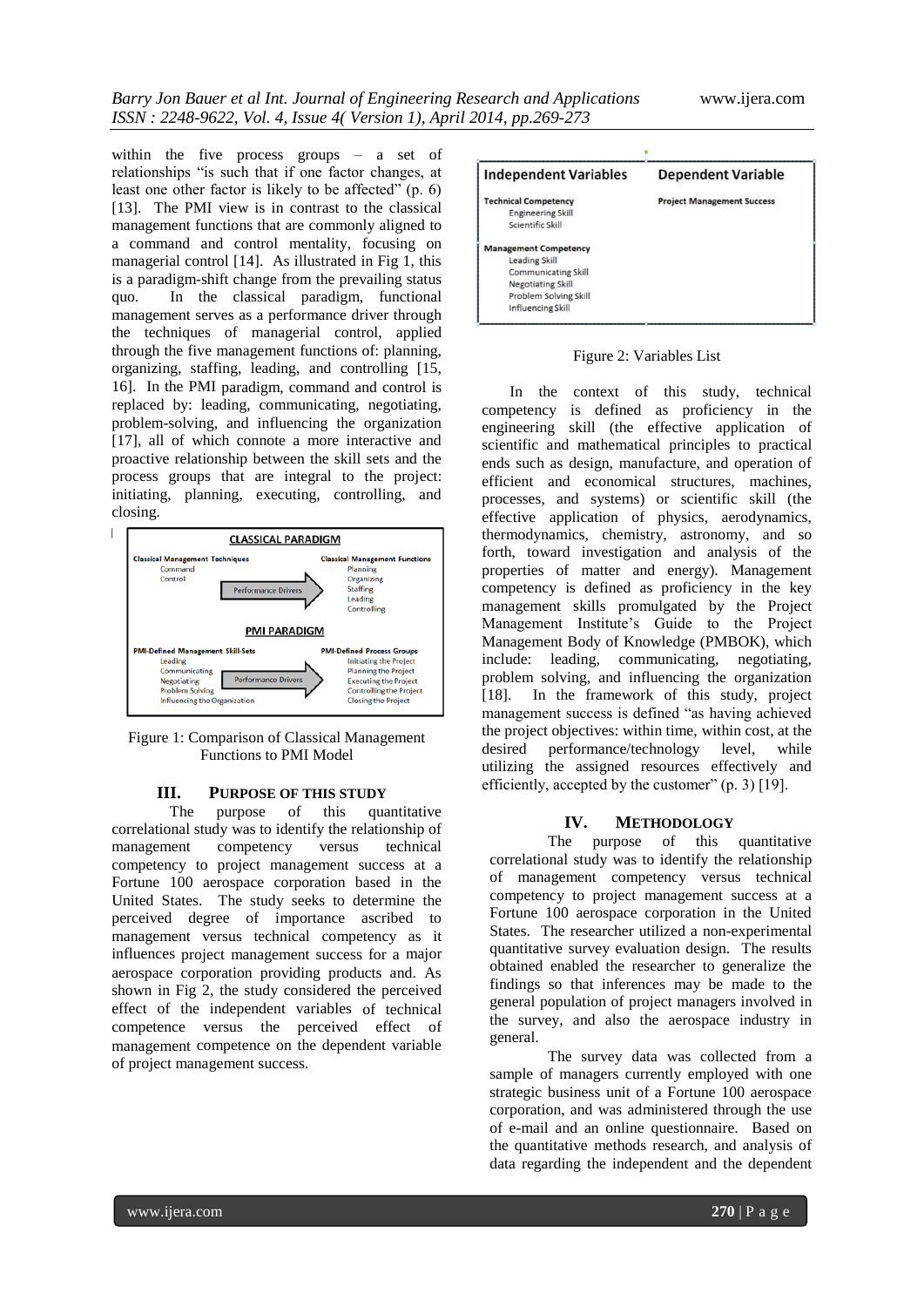variables, a degree of correlational relationship was investigated.

The researcher used the survey questionnaire which was developed in collaboration with academic mentors, industry subject matter experts, and members of a focus group. The SurveyMonkey web-based platform was used to create the survey, control the logic of the responses, provide guidance to respondents, and automate collection of responses, and reporting of results.

# **V. RESEARCH HYPOTHESES**

In order to accomplish the stated purpose of this research study, the following research hypotheses were investigated:

H1*0*: There is no relationship between project managers" management competency and technical competency in achieving *overall project management success* in the aerospace industry.

H1*A*: There is a significant perceived relationship between project managers'<br>management competency versus technical management competency versus competency in achieving *overall project management success* in the aerospace industry.

#### **VI. SURVEY INSTRUMENT DESIGN**

Due to the uniqueness of this research study, no preexisting instruments were found during the literature review that could be tailored to this peculiar application. Accordingly, the survey instrument was created with the end in mind – to draw out information needed to complete the data analysis. In order to gain an appreciation for the demographics of survey participants, the researcher solicited information regarding gender, role in project management, years of professional experience, years of project management experience, dollar value of the largest program ever managed, and beliefs about project management competencies.

# **VII. VALIDATION AND RELIABILITY**

Quality and robustness of the research was dependent on the survey instrument, and driven by the insight and experience of the researcher and his advisors. The survey questions were developed for each of the independent and dependent variables, with the recognition that there was potential to introduce measurement error if questions were not appropriately presented to or framed for the respondents [20].

# **VIII. SURVEY POPULATION**

The population of interest for this research study included persons with project management experience exposure at a Fortune 100

aerospace corporation located in the United States. For the primary survey, the researcher selected 95% as the degree of confidence and maximum error allowed (confidence interval) for the survey sample, which is commonly used

for this type of research [21, 22]. In order to calculate the sample size needed, the researcher used The Survey (http://www.surveysystem.com/sscalc.htm), which provided a web-based sample size calculator. To determine the sample size needed for a 95% confidence level, the researcher specified a confidence interval of 3.64, and a population of 177. These specifications resulted in a needed sample size of 142.

# **IX. DATA CLEANING**

Prior to analysis, the survey data was examined to discover any obvious errors in input or other discrepancies or inconsistencies within the data sets. There were a total of 177 persons included in the survey population. Of those, there were 153 responses to the survey, four of which were discarded during the data cleaning process (149 valid responses). Seven persons declined to participate, and 17 did not respond. The overall participation rate was 86.5 percent.

# **X. DATA ANALYSIS**

The researcher used Microsoft Excel (spreadsheet) as a tool for downloading the survey data from Surveymonkey.com, organizing the data, and performing data cleaning. The data was examined to determine the degree to which overall management competencies versus technical competencies correlate to project management success. If the data were found to be significant, and fail to reject the null hypotheses, the alternative hypotheses may be accepted.

Table 1 is the descriptive statistics from 149 survey participants regarding gender.

What is your gender?

|                                                             | Female | Male | Total |
|-------------------------------------------------------------|--------|------|-------|
| Responses                                                   |        |      | 149   |
| Percent                                                     |        |      | 100%  |
| $1:$ Candar datails $\blacksquare$ MOTE: This candar sample |        |      |       |

Table 1: Gender details. NOTE: This gender sample is representative of the organization's population.

Table 2 is the descriptive statistics from 149 survey participants regarding current role in project management, years of professional experience, years of project management experience, and the dollar value of the largest program respondents have ever personally managed (in Millions)?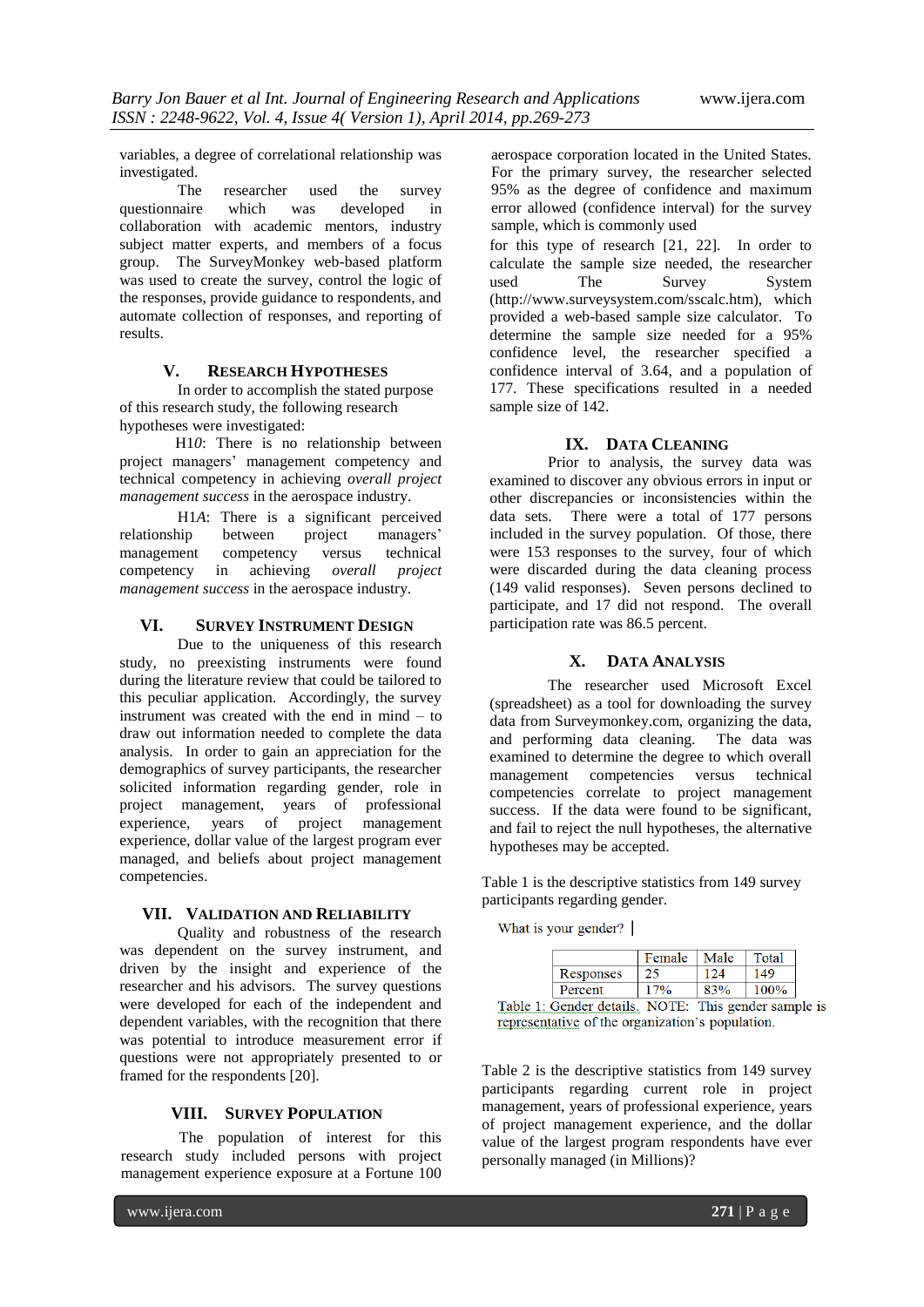PM 4.85

4.15

| What is your current role in project management?<br>Subordinate manager (SM)<br><b>Leadership Development Program (LDP)</b><br>Manager of project managers (M of PM)<br><b>Functional manager (FM)</b><br>Project manager (PM) |          |            |          |           |           |       |  |
|--------------------------------------------------------------------------------------------------------------------------------------------------------------------------------------------------------------------------------|----------|------------|----------|-----------|-----------|-------|--|
|                                                                                                                                                                                                                                | SM       | <b>LDP</b> | M of PM  | <b>FM</b> | <b>PM</b> | Total |  |
| <b>Responses</b>                                                                                                                                                                                                               | 10       | 19         | 26       | 32        | 62        | 140   |  |
| Percent                                                                                                                                                                                                                        | 7°       | $13\%$     | 17%      | 21%       | 42%       | 100%  |  |
| <b>Mean Professional</b><br><b>Experience in years</b>                                                                                                                                                                         | 24 years | 2 years    | 27 years | 24 years  | 26 years  | N/a   |  |
| <b>Mean Project Mgt</b><br><b>Experience in vears</b>                                                                                                                                                                          | 9 years  | 1 vear     | 15 years | 11 years  | 13 years  | N/a   |  |
| Avg value of largest                                                                                                                                                                                                           | \$29M    | \$4M       | \$184M   | \$116M    | \$72M     | N/a   |  |

project in US Million<br>
Dollars<br>
Table 2: Descriptive breakdown of respondents<br>
Of the 149 survey participants, all 149 (100 percent) agreed that project management is vital to corporate success. A total of 144 (97 percent) participants stated a belief that continuing education is important to project manager success. A total of 141 (95 percent) participants felt that management competency has a positive effect on technical competence. In contrast, only 127 (85 percent) felt that technical competency has a positive effect on management competence.

ect in US Million

Recognizing that the data set associated with the survey is small, and many responses are ranked equally due the five-point Likert scale used in the survey instrument, the researcher concluded that Kendall"s Tau is an appropriate statistical test of the hypotheses [23, 24].

#### **XII. HYPOTHESES TESTING**

The set of descriptive statistics and correlation test results represent the survey data regarding the perceived importance of project management competency to overall project management success.

# *1.1 Hypothesis – Overall Project Management Success*

H1*0*: There is no relationship between project managers" management competency and technical competency in achieving *overall project management success* in the aerospace industry.

H1*A*: There is a significant perceived relationship between project managers" management competency versus technical competency in achieving *overall project management success* in the aerospace industry.

Table 3 is the descriptive statistics from 149 survey participants regarding the perceived importance of management competency to overall project management success.

| $1 = V$ erv unimportant |               | 2 = Unimportant   | $3 =$ Neutral   | $4 =$ Important |               | $5 = V$ erv important |
|-------------------------|---------------|-------------------|-----------------|-----------------|---------------|-----------------------|
|                         |               |                   |                 |                 |               | <b>Total</b>          |
| <b>Responses</b>        |               |                   |                 | 24              | 125           | 149                   |
| Percent                 |               |                   |                 | 16%             | 84%           | 100%                  |
|                         |               |                   |                 |                 |               |                       |
|                         | $Mean = 4.84$ | Std Dev = $0.369$ | $V$ ariance $=$ | $Skewness = -$  | Std $Error =$ | $Kurtosis =$          |
|                         |               |                   | 0.136           | $-1.863$        | 0.199         | 1.490                 |

Table 3: Perceptions of management competency importance results

Table 3 is the descriptive statistics from 149 survey participants regarding the perceived importance of technical competency to overall project management success.

| $1 =$ Very unimportant |               | $2 =$ Unimportant | $3 =$ Neutral | $4 =$ Important |            | $5 = V$ ery important |
|------------------------|---------------|-------------------|---------------|-----------------|------------|-----------------------|
|                        |               |                   |               |                 |            | <b>Total</b>          |
| <b>Responses</b>       | $\bf{0}$      |                   | 20            | 97              | 31         | 149                   |
| Percent                | $\bf{0}$      | .01%              | 13%           | 65%             | 21%        | 100%                  |
|                        |               |                   |               |                 |            |                       |
|                        | $Mean = 4.06$ | $Std Dev =$       | Variance=     | $Skewness = -$  | Std Error= | $Kurtosis =$          |
|                        |               | 0.607             | 0.368         | $-0.212$        | 0.199      | 0.445                 |

Table 3: Perceptions of technical competency importance results

Table 4 represents mean score "Management Competency" and "Technical Competency" to overall project management success.

| Suborumate manager (SM)<br><b>Leadership Development Program (LDP)</b><br>Manager of project managers (M of PM)<br><b>Functional manager (FM)</b> |           |            |                |      |  |
|---------------------------------------------------------------------------------------------------------------------------------------------------|-----------|------------|----------------|------|--|
|                                                                                                                                                   | <b>SM</b> | <b>LDP</b> | <b>M</b> of PM | FМ   |  |
| <b>Management Competency</b>                                                                                                                      | 4.60      | 4.84       | 4.85           | 4.88 |  |

#### **Technical Competency**  $3.80$   $3.95$  $-4.15$ Table 4: Descriptive statics of managerial and technical competency.

#### *1.2 Test of Hypothesis*

A test of the hypothesis using Kendall"s Tau revealed a weak positive correlation of 0.158 between management competency and overall project management success. Although the correlation test itself is significant at 0.05 using a two-tailed test, the small value of Kendall"s tau suggests a very weak association. Although the association is weak, it is greater than zero, so the null hypothesis is rejected. Comparatively, there was no positive correlation between technical competency and project management success. In the case of technical competency, the Tau value was negative, very small, and not significant at the 95% level.

| Skill      | <b>Process</b>         | Correlation | Significant (2 Tailed) | N   |
|------------|------------------------|-------------|------------------------|-----|
| Management | <b>Overall Project</b> | 0.158       | 0.043                  | 149 |
| Technical  | <b>Overall Project</b> | $-0.018$    | 0.810                  | 149 |

# **XIII. DISCUSSION AND CONCLUSIONS**

The presence of a positive but weak correlation suggests to researchers that the perception exists that the overall management of a successful project does include some level of technical capability. If faced with a choice of management expertise versus